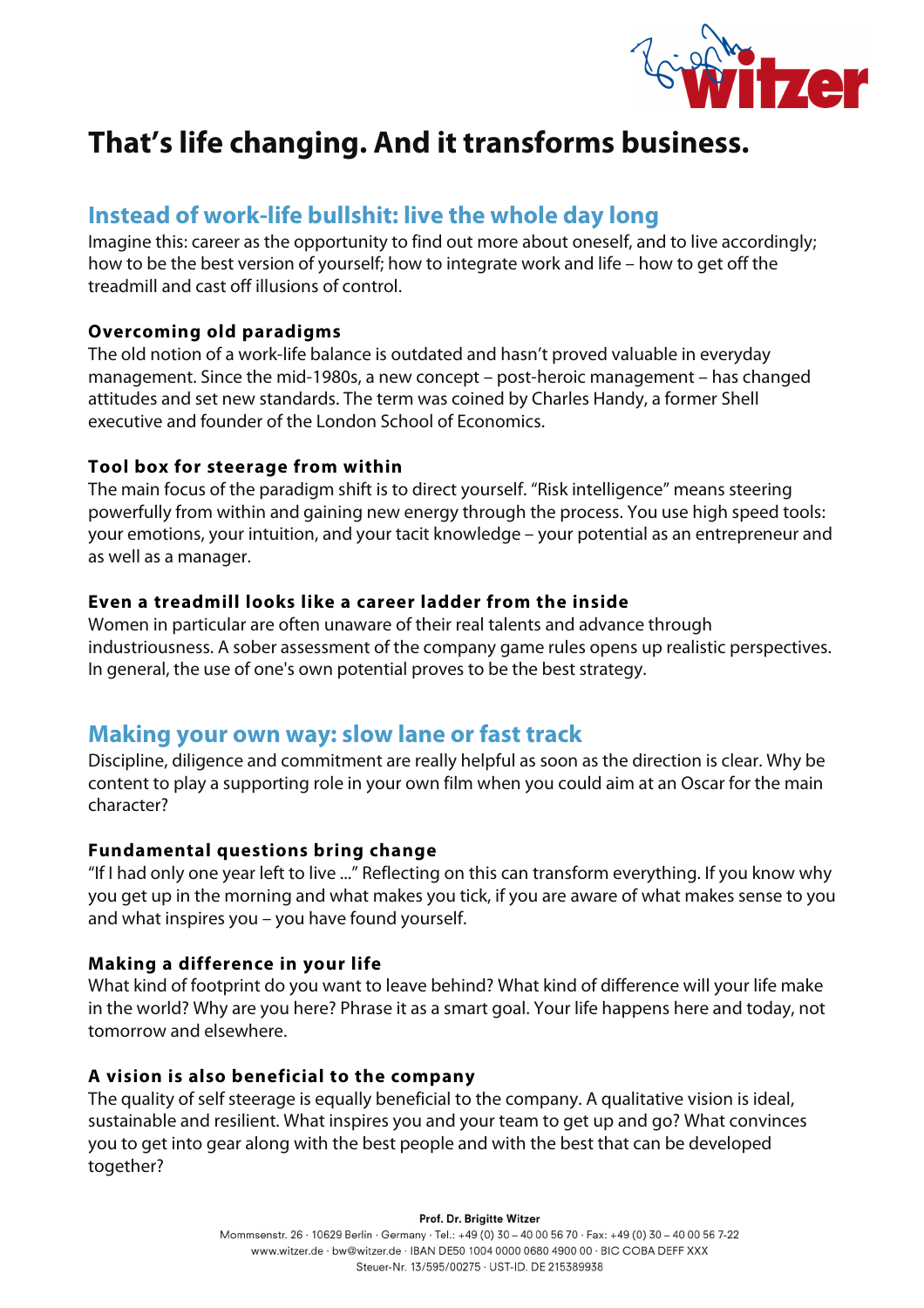

# **Trusting your perceptions: A rose is a rose is a rose**

The clarity of the individual is increasingly on the verge of becoming lost, not exclusively but especially in digital business. Often enough, indifference has a habit of presenting a façade. The manager's ability to detect what is effective, and how, is therefore continuously (and extremely) in demand. Self-reflection helps but often it is not enough.

#### **Experiencing and honing your own senses**

We all possess instruments for assessing our surroundings. In other words: those who trust their own senses have access to excellent tools. If something irritates you, get to the bottom of the issue! Do not look away, keep going.

#### **Emotions as constructive supporters**

We have our emotions, our emotions do not have us. Every sensory perception triggers an emotion. Scared of the dark forest? Brilliant. Go there, with a stick and a torch. Angry at a superior? Great. This energy can carry you through every meeting dedicated to the clarification of the issue.

#### **The fast track: emotion, expertise, experience**

Emotions are immediately accessible. While the racehorse "logical mind" is still being saddled up in order to enter the race, our system has already found its orientation. The same holds true for the knowledge of experts. If the architect sees a crooked wall,he doesn't need to check the measurements. The expert "knows". However, there is also tacit or practical knowledge.

### **Tacit knowledge: deep, smart, successful**

We generate practical knowledge by reflecting and sorting what happens to us, transforming it into scripts. Driving a car or riding a bicycle, swimming and leading are typical kinds of pure tacit knowledge. You can read about them but you can't learn them from books.

### **Developing through reflection**

How do you lead? How exactly do you lead yourself and your teams to success? How do you activate your team's best resources? You have experiences. Sort them, and use them to build your own personal system, ready to enable exactly one person to gain the very best results: you yourself.

#### **Experience ensures unique power**

Tacit knowledge guarantees uniqueness. Experience is based on your very individual life, your perceptions and your ability to process them. You have no need to fear competition if you rely firmly on your experience and your experiences. Then, you can cooperate with even the strongest of partners.

#### **Bring your intuition into the equation**

Emotion, expertise and experience are not only sensationally fast, they can also be retrieved at any time, be it through reasoning or through the intuition that develops in your brain without your active contribution. The tighter your network is woven, the more valid your inklings will become.

Prof. Dr. Brigitte Witzer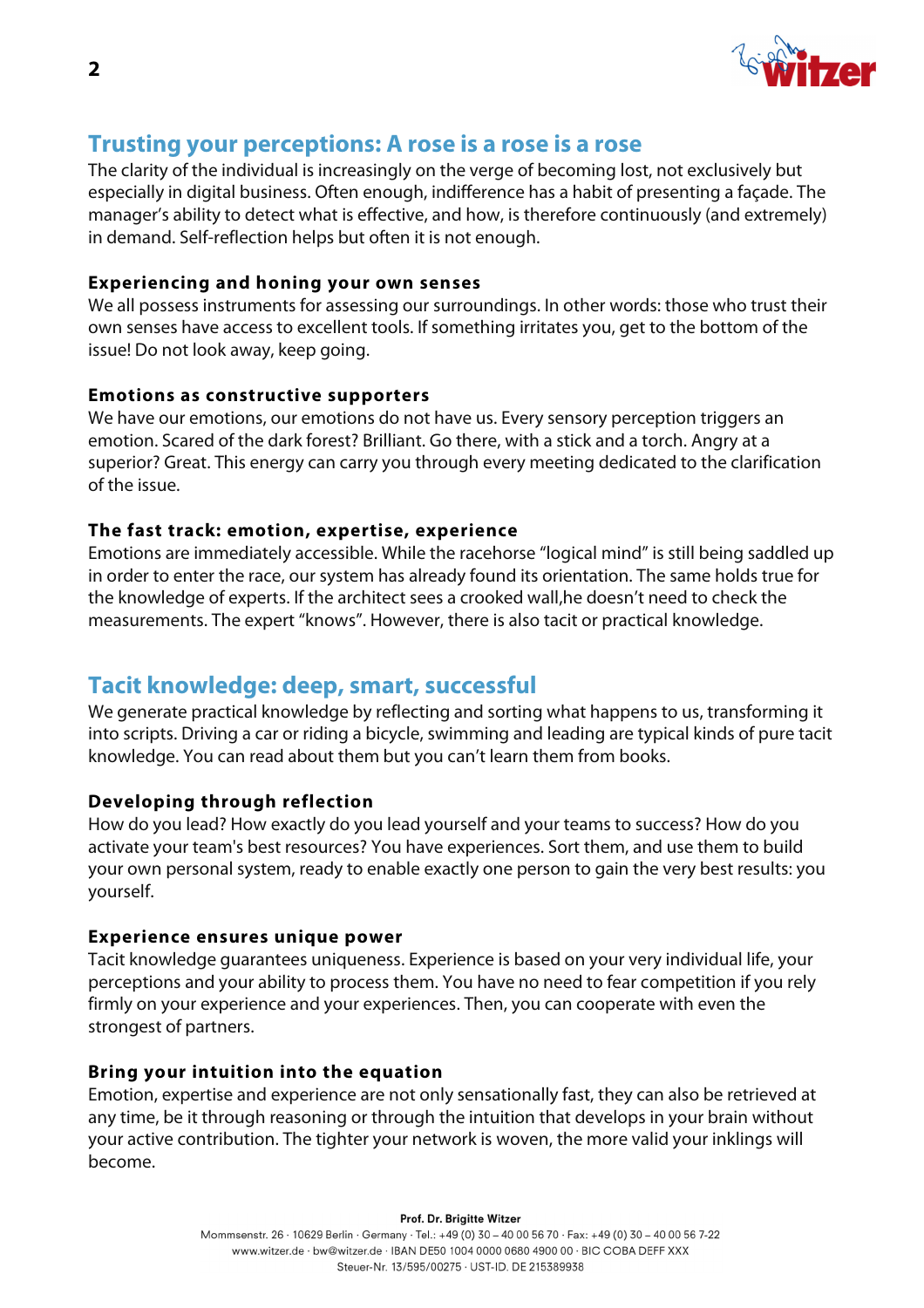

# **Stop the personality competition: direct yourself**

To be attentive to yourself is easier said than done, especially during times of change and transformation processes. A wealth of external steering instruments is on offer. They look attractive, but they are hardly ever useful for your inner development.

### **Asserting your inner strength**

Inner strength is stability that remains flexible. It is about understanding the knowledge of one's own strengths, weaknesses and experience as impulses to act. Ask questions, admit that there are things you do not know. Accept risk; refuse sedation.

### **Developing confidence and trust**

Vaclav Havel once said: "Hope is not the conviction that something will turn out well but the certainty that something makes sense, regardless of how it turns out." Develop confidence and hope, even in the most dire situations. Embrace trust; it is the cement of social bonding.

#### **Avoid being judgmental**

Judgmental appraisals are not very helpful if you want to discover new solutions or perspectives. On the contrary, what you need is an attitude, not merely an opinion. A friendly tolerance for mistakes is helpful; every new mistake will let you grow and mature.

# **Take responsibility for the whole process: Claim leadership**

Those who are able to appreciate and direct themselves are able to ensure the same for others. Their lifestyle may become a role model. Presenting a façade, relying on marketing and sweet talk? Superfluous.

### **Creating closeness and distance**

A relationship between human beings is determined by closeness and distance. Those who do not master this dance will resort to exaggerated over-valuation or under-valuation in order to maintain orientation. This leads to a polarity in the dynamic between perpetrator and victim, and often enough to hierarchy and the ruthlessness of power.

#### **Cooperation instead of competition**

Competition is based on a hierarchical arrangement. Cooperation turns out to be much more effective in utilising all available resources. However, it requires mature leadership: the readiness to truly renounce dominance and to seriously strive for win-win situations.

#### **An alternative to power**

Awareness of feelings helps you appreciate and respect others, sharing empathy and compassion. This emotional competence strengthens you and is effective. Others will be convinced and carried along for the ride. Presence and personality instead of pressure are the new authoritative concepts.